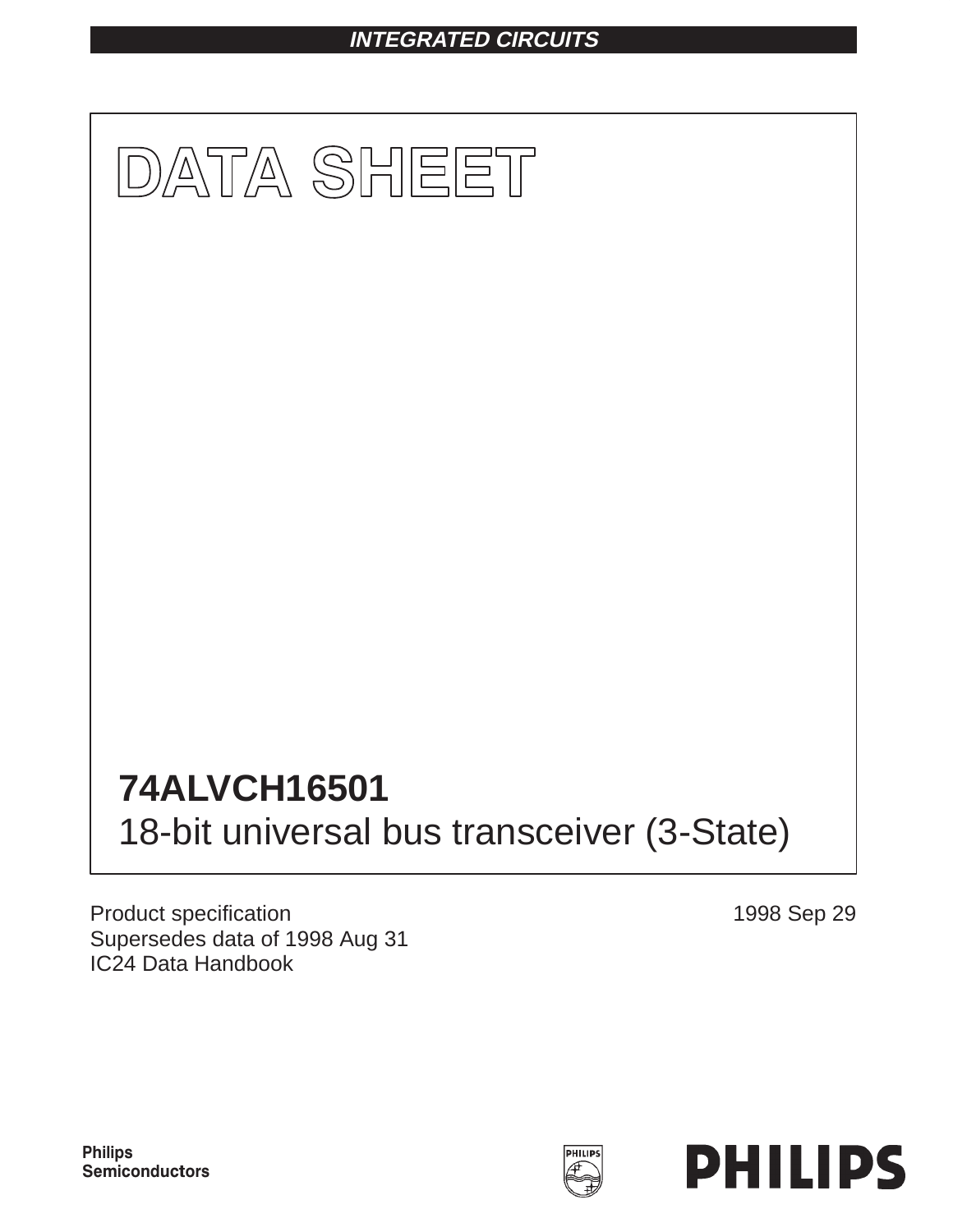### **FEATURES**

- Complies with JEDEC standard no. 8-1A.
- CMOS low power consumption
- Direct interface with TTL levels
- $\bullet$  Current drive  $\pm$  24 mA at 3.0 V
- Universal bus transceiver with D-type latches and D-type flip-flops capable of operating in transparent, latched or clocked mode.
- All inputs have bushold circuitry
- Output drive capability 50 $\Omega$  transmission lines @ 85°C
- 3-State non-inverting outputs for bus oriented applications

### **DESCRIPTION**

The 74ALVCH16501 is an 18-bit universal transceiver featuring non-inverting 3-State bus compatible outputs in both send and receive directions. Data flow in each direction is controlled by output enable ( $OE<sub>AB</sub>$  and  $\overline{OE}_{BA}$ ), latch enable (LE<sub>AB</sub> and LE<sub>BA</sub>), and clock (CP<sub>AB</sub> and CP<sub>BA</sub>) inputs. For A-to-B data flow, the device operates in the transparent mode when  $LE_{AB}$  is High. When  $LE_{AB}$  is Low, the A data is latched if  $CP_{AB}$  is held at a High or Low logic level. If  $LE_{AB}$ is Low, the A-bus data is stored in the latch/flip-flop on the Low-to-High transition of  $CP_{AB}$ . When  $OE_{AB}$  is High, the outputs are active. When OE<sub>AB</sub> is Low, the outputs are in the high-impedance state.

Data flow for B-to-A is similar to that of A-to-B but uses  $\overline{OE}_{BA}$ , LE<sub>BA</sub> and  $CP_{BA}$ . The output enables are complimentary ( $OE_{AB}$  is active High, and  $\overline{OE}_{BA}$  is active Low).

To ensure the high impedance state during power up or power down,  $\overline{OE}_{BA}$  should be tied to  $V_{CC}$  through a pullup resistor and  $OE<sub>AB</sub>$  should be tied to GND through a pulldown resistor; the minimum value of the resistor is determined by the current-sinking/current-sourcing capability of the driver.

Active bus hold circuitry is provided to hold unused or floating data inputs at a valid logic level.

## **QUICK REFERENCE DATA**

 $GND = 0V: T_{amb} = 25^{\circ}C: t_r = t_f = 2.5$ ns

| <b>SYMBOL</b>              | <b>PARAMETER</b>                      | <b>CONDITIONS</b>                                                                | <b>TYPICAL</b>   | <b>UNIT</b> |    |
|----------------------------|---------------------------------------|----------------------------------------------------------------------------------|------------------|-------------|----|
| $tpHL$ / $tpLH$            | Propagation delay<br>An, Bn to Bn, An | $V_{CC}$ = 2.5V, C <sub>L</sub> = 30pF<br>$V_{CC}$ = 3.3V, C <sub>L</sub> = 50pF | 2.8<br>3.0       | ns          |    |
| $C_{I/O}$                  | Input/output capacitance              |                                                                                  | 8.0              | рF          |    |
| Cı                         | Input capacitance                     |                                                                                  | 4.0              | рF          |    |
|                            | Power dissipation capacitance per     | $V_1$ = GND to $V_{CC}$ <sup>1</sup>                                             | Outputs enabled  | 21          | pF |
| $\mathtt{C}_{\mathsf{PD}}$ | latch                                 |                                                                                  | Outputs disabled | 3           |    |

**NOTES:**

1. C<sub>PD</sub> is used to determine the dynamic power dissipation (P<sub>D</sub> in  $\mu$ W):

 $P_D = C_{PD} \times V_{CC}^2 \times f_i + \Sigma (C_L \times V_{CC}^2 \times f_o)$  where:  $f_i$  = input frequency in MHz;  $C_L$  = output load capacitance in pF;

 $f_0 =$  output frequency in MHz;  $V_{CC} =$  supply voltage in V;  $\Sigma$  (C<sub>L</sub> × V<sub>CC</sub><sup>2</sup> × f<sub>0</sub>) = sum of outputs.

### **ORDERING INFORMATION**

| <b>PACKAGES</b>              | <b>TEMPERATURE RANGE</b> | <b>OUTSIDE NORTH AMERICA</b> | <b>DWG NUMBER</b> |
|------------------------------|--------------------------|------------------------------|-------------------|
| 56-Pin Plastic TSSOP Type II | –40°C to +85° $\cap$     | 74ALVCH16501 DGG             | SOT364-1          |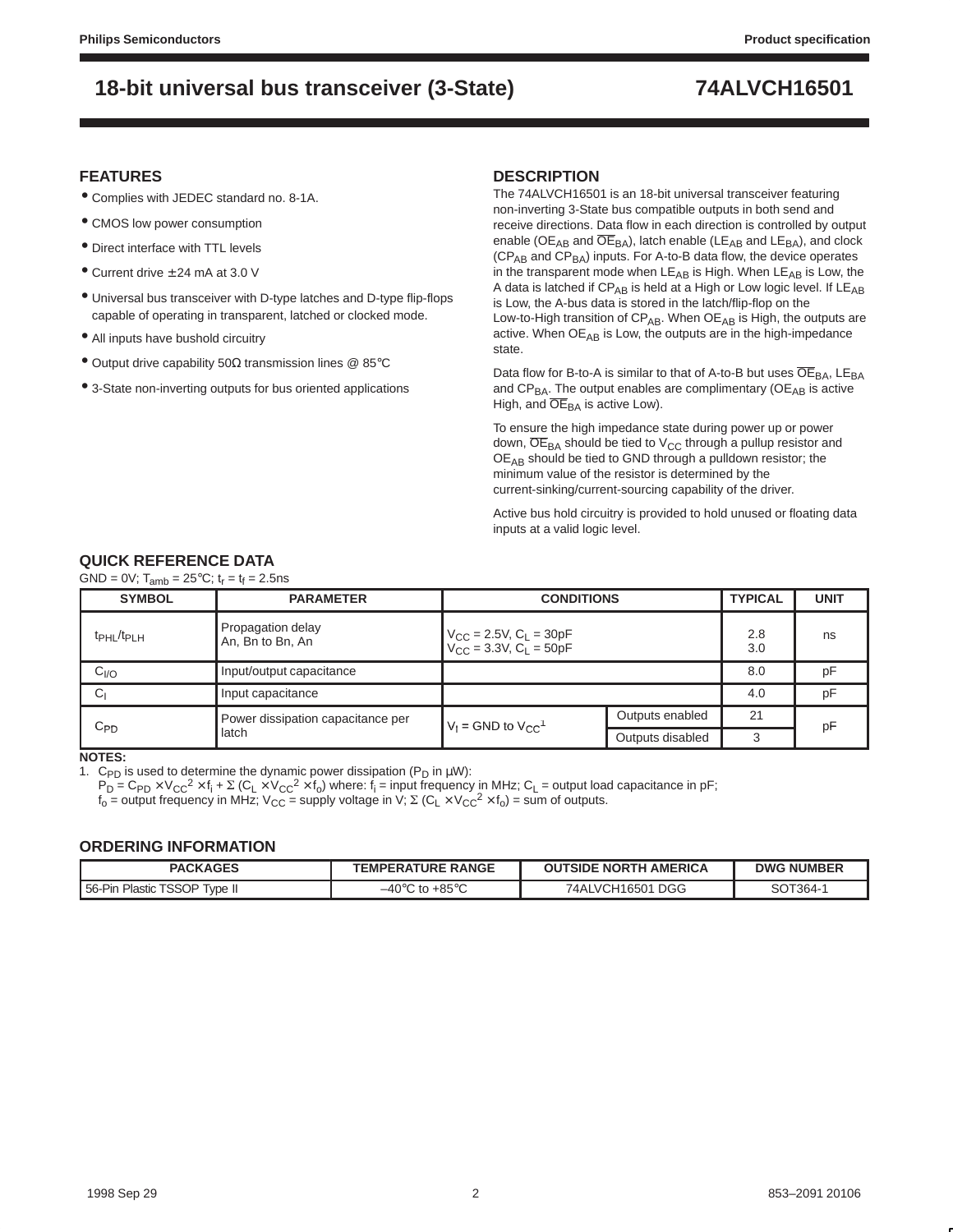| $\mathbf{1}$<br>$\mathsf{OE}_{\mathsf{AB}}$ |         | 56 GND                |
|---------------------------------------------|---------|-----------------------|
| $LE_{AB}$<br>$\overline{\mathbf{c}}$        |         | $55$ CP <sub>AB</sub> |
| A <sub>0</sub><br>$\ensuremath{\mathsf{3}}$ | 54      | $\mathsf{A}0$         |
| GND<br>$\overline{4}$                       |         | 53 GND                |
| A1<br>5                                     | 52      | B <sub>1</sub>        |
| A <sub>2</sub><br>6                         | 51      | <b>B2</b>             |
| $\boldsymbol{7}$<br>$V_{\rm CC}$            |         | $50$ V <sub>CC</sub>  |
| A <sub>3</sub><br>8                         | 49      | B <sub>3</sub>        |
| A4<br>$\boldsymbol{9}$                      | 48      | B <sub>4</sub>        |
| 10<br>A <sub>5</sub>                        | 47      | B <sub>5</sub>        |
| GND<br>11                                   | 46      | GND                   |
| A <sub>6</sub><br>12                        | 45      | B <sub>6</sub>        |
| A7<br>13                                    | 44      | B7                    |
| 14<br>A8                                    | 43      | B <sub>8</sub>        |
| A9<br>15                                    | 42      | B <sub>9</sub>        |
| A10<br>16                                   |         | 41 B10                |
| A11<br>17                                   | 40      | <b>B11</b>            |
| GND<br>18                                   |         | 39 GND                |
| A12<br>19                                   | 38      | <b>B12</b>            |
| A13<br>20                                   | 37      | <b>B13</b>            |
| A14<br>21                                   |         | 36 B14                |
| 22<br>$V_{\rm CC}$                          |         | $35$ $V_{CC}$         |
| A15<br>23                                   | 34      | <b>B15</b>            |
| A16<br>24                                   | 33      | <b>B16</b>            |
| GND<br>25                                   |         | 32 GND                |
| A17<br>26                                   | 31      | <b>B17</b>            |
| $\overline{\text{OE}}_{\text{BA}}$<br>27    |         | $30$ CP <sub>BA</sub> |
| LE <sub>BA</sub><br>28                      | 29      | GND                   |
|                                             | SW00089 |                       |

## **PIN CONFIGURATION**

## **PIN DESCRIPTION**

| <b>PIN NUMBER</b>                                                                  | <b>SYMBOL</b>    | <b>NAME AND FUNCTION</b> |
|------------------------------------------------------------------------------------|------------------|--------------------------|
| 1                                                                                  | OE <sub>AR</sub> | Output enable A-to-B     |
| 2                                                                                  | $LE_{AB}$        | Latch enable A-to-B      |
| 3, 5, 6, 8, 9,<br>10, 12, 13, 14,<br>15, 16, 17, 19,<br>20, 21, 23, 24,<br>26      | A0 to A17        | Data inputs/outputs      |
| 4, 11, 18, 25,<br>29, 32, 39, 46,<br>53, 56                                        | <b>GND</b>       | Ground (0V)              |
| 7, 22, 35, 50                                                                      | $V_{\rm CC}$     | Positive supply voltage  |
| 27                                                                                 | OE <sub>BA</sub> | Output enable B-to-A     |
| 28                                                                                 | $LE_{BA}$        | Latch enable B-to-A      |
| 30                                                                                 | CP <sub>BA</sub> | Clock input B-to-A       |
| 54, 52, 51, 49,<br>48, 47, 45, 44,<br>43, 42, 41, 40,<br>38, 37, 36, 34,<br>33, 31 | <b>B0 to B17</b> | Data inputs/outputs      |
| 55                                                                                 | $CP_{AB}$        | Clock input A-to-B       |

## **LOGIC SYMBOL (IEEE/IEC)**

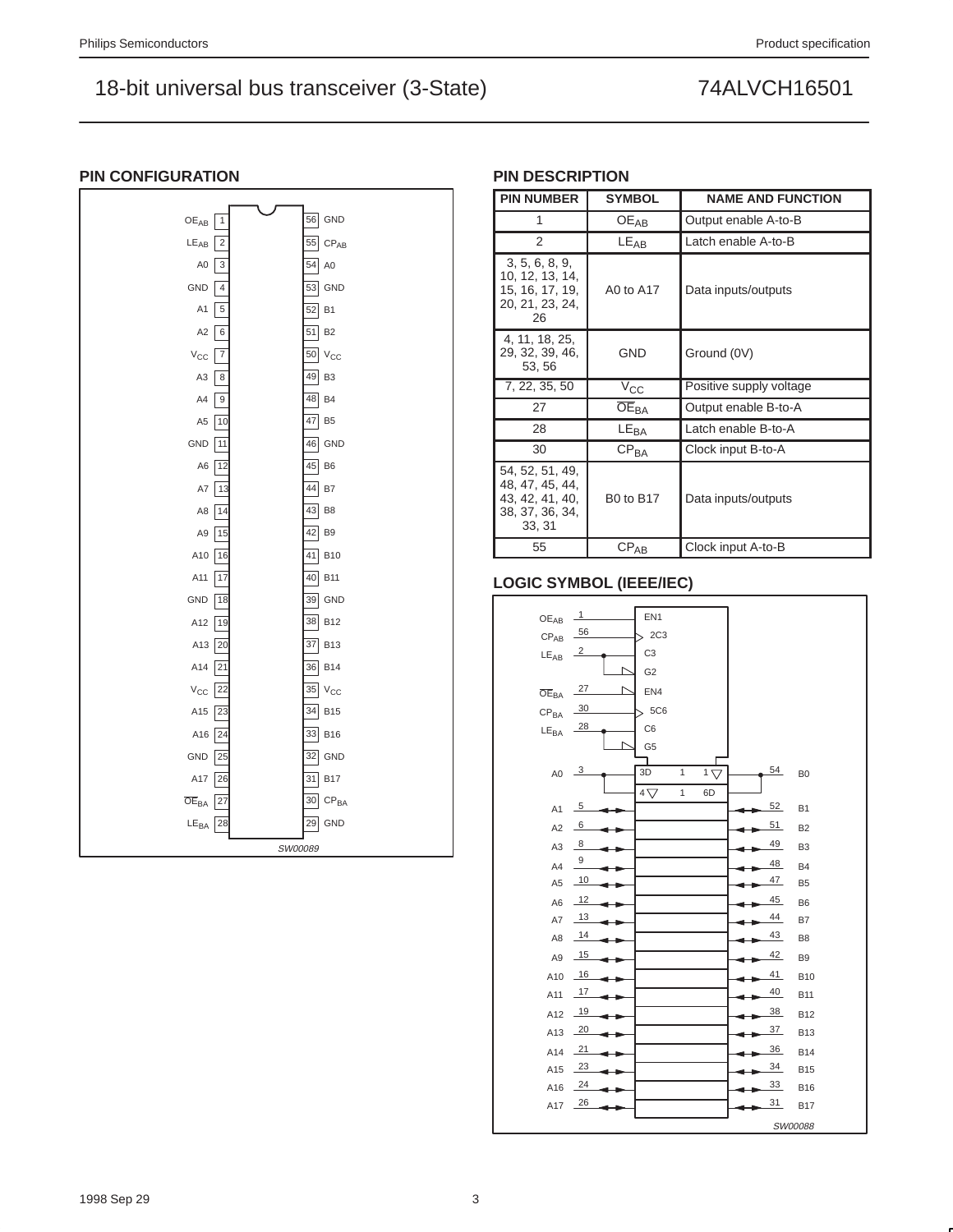### **LOGIC SYMBOL**



### **BUS HOLD CIRCUIT**



## **LOGIC DIAGRAM** (one section)

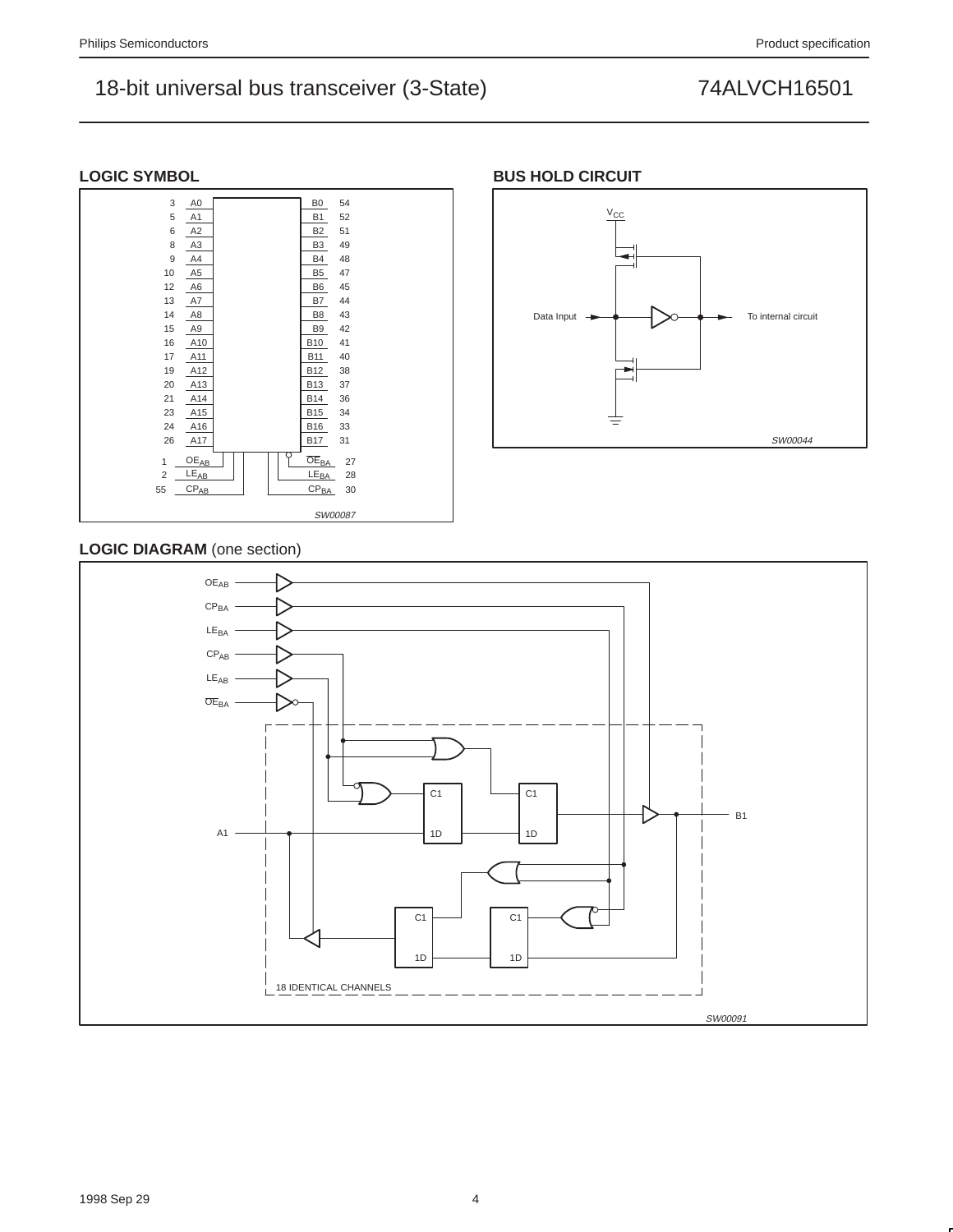### **FUNCTION TABLE**

|             |             | <b>INPUTS</b> |    | <b>OUTPUTS</b> | <b>OPERATING MODE</b> |
|-------------|-------------|---------------|----|----------------|-----------------------|
| <b>OEAB</b> | <b>LEAB</b> | <b>CPAB</b>   | An | Bn             |                       |
|             | X           | Х             | Х  | ⇁              | <b>Disabled</b>       |
| н           | H           | X             | Н  | Н              |                       |
| Н           | H           | Χ             |    |                | Transparent           |
| н           |             | $\checkmark$  |    | н              |                       |
| H           |             | X             |    |                | Latch data & display  |
| н           |             |               | h  | Н              |                       |
| н           |             |               |    |                | Clock data & display  |
| н           |             | H or L        |    | н              |                       |
| H           |             | H or L        | Χ  |                | Hold data & display   |

**NOTE:** A-to-B data flow is shown; B-to-A flow is similar but uses OEBA, LEBA, and CPBA.

 $H = H$ igh voltage level

 $h =$  High voltage level one set-up time prior to the Enable or Clock transition

 $L = Low voltage level$ 

 $I = Low voltage level one set-up time prior to the Enable or Clock transition$ 

NC= No Change

 $X = Don't care$ 

 $Z =$  High Impedance "off" state

 $\downarrow$  = High-to-Low Enable or Clock transition

## **RECOMMENDED OPERATING CONDITIONS**

| <b>SYMBOL</b> | <b>PARAMETER</b>                                                                  | <b>CONDITIONS</b>                                | <b>LIMITS</b> | <b>UNIT</b>  |             |
|---------------|-----------------------------------------------------------------------------------|--------------------------------------------------|---------------|--------------|-------------|
|               |                                                                                   |                                                  | <b>MIN</b>    | <b>MAX</b>   |             |
|               | DC supply voltage 2.5V range (for max. speed)<br>performance @ 30 pF output load) |                                                  | 2.3           | 2.7          | V           |
| Vcc           | DC supply voltage 3.3V range (for max. speed<br>performance @ 50 pF output load)  |                                                  | 3.0           | 3.6          |             |
|               | DC Input voltage range                                                            |                                                  |               | $V_{\rm CC}$ |             |
| $V_{\Omega}$  | DC output voltage range                                                           |                                                  |               | $V_{\rm CC}$ |             |
| $T_{amb}$     | Operating free-air temperature range                                              |                                                  | $-40$         | +85          | $^{\circ}C$ |
| $t_r$ , $t_f$ | Input rise and fall times                                                         | $V_{CC}$ = 2.3 to 3.0V<br>$V_{CC}$ = 3.0 to 3.6V |               | 20<br>10     | ns/V        |

## **ABSOLUTE MAXIMUM RATINGS**

In accordance with the Absolute Maximum Rating System (IEC 134) Voltages are referenced to GND (ground = 0V)

| <b>SYMBOL</b>               | <b>PARAMETER</b>                                                     | <b>CONDITIONS</b>                                                                    | <b>RATING</b>                  | <b>UNIT</b>  |  |
|-----------------------------|----------------------------------------------------------------------|--------------------------------------------------------------------------------------|--------------------------------|--------------|--|
| $V_{\rm CC}$                | DC supply voltage                                                    |                                                                                      | $-0.5$ to $+4.6$               | V            |  |
| lικ                         | DC input diode current                                               | $V_1 < 0$                                                                            | $-50$                          | mA           |  |
| $V_1$                       | DC input voltage                                                     | For control pins <sup>1</sup>                                                        | $-0.5$ to $+4.6$               |              |  |
|                             |                                                                      | For data inputs <sup>1</sup>                                                         | $-0.5$ to $V_{\text{CC}}$ +0.5 |              |  |
| $I_{OK}$                    | DC output diode current                                              | $V_O > V_{CC}$ or $V_O < 0$                                                          | ±50                            | mA           |  |
| $V_{\rm O}$                 | DC output voltage                                                    | Note 1                                                                               | $-0.5$ to $V_{C}$ +0.5         | V            |  |
| Ιo                          | DC output source or sink current                                     | $V_{\Omega} = 0$ to $V_{\text{CC}}$                                                  | ±50                            | mA           |  |
| $I_{GND}$ , $I_{CC}$        | DC $V_{CC}$ or GND current                                           |                                                                                      | ±100                           | mA           |  |
| $\mathsf{T}_{\mathsf{stg}}$ | Storage temperature range                                            |                                                                                      | $-65$ to $+150$                | $^{\circ}$ C |  |
| P <sub>TOT</sub>            | Power dissipation per package<br>-plastic thin-medium-shrink (TSSOP) | For temperature range: $-40$ to $+125$ °C<br>above +55°C derate linearly with 8 mW/K | 600                            | mW           |  |

**NOTE:**

1. The input and output voltage ratings may be exceeded if the input and output current ratings are observed.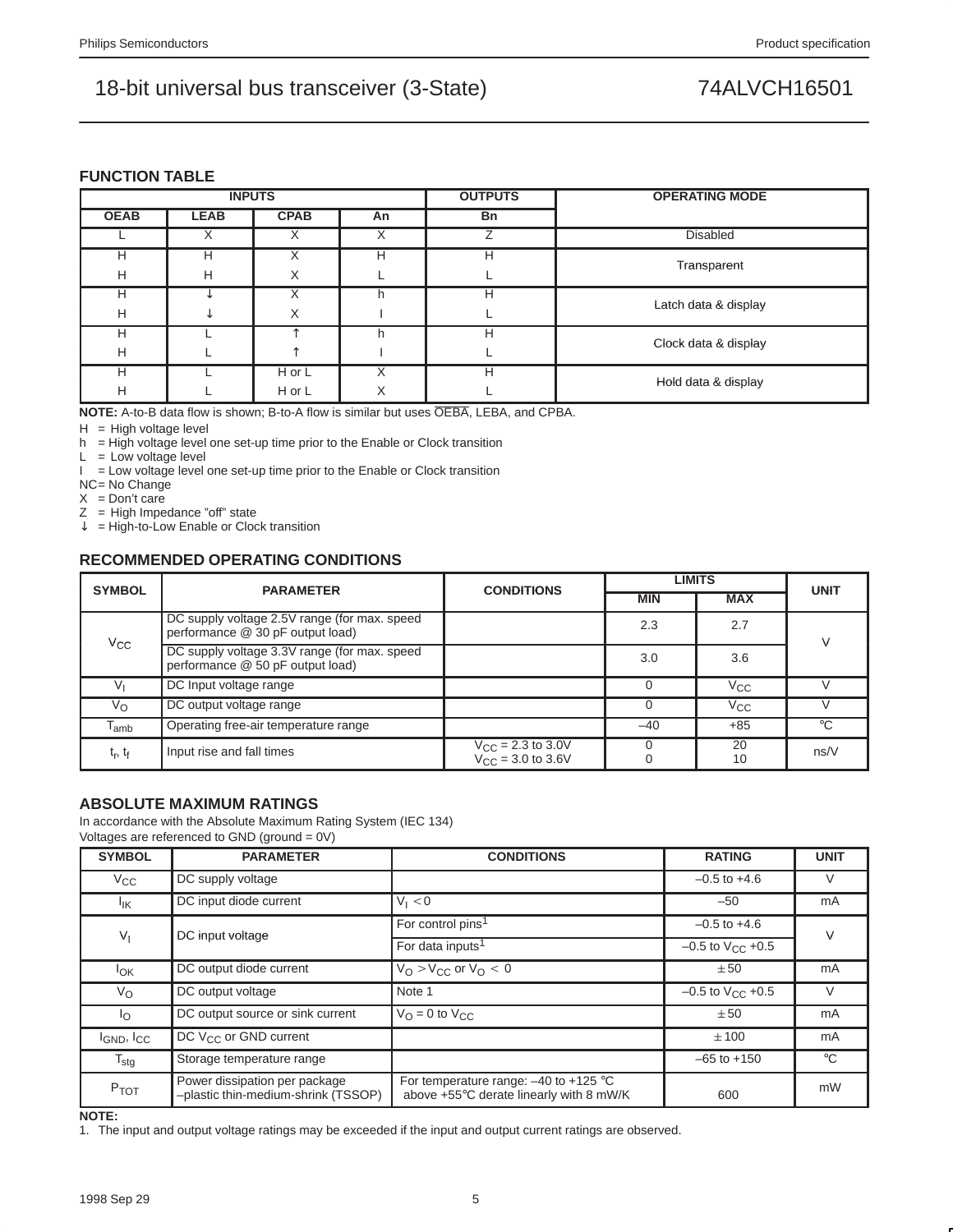### **DC ELECTRICAL CHARACTERISTICS**

Over recommended operating conditions. Voltage are referenced to GND (ground = 0 V).

|                  |                                     |                                                                                                              |                       | <b>LIMITS</b>                               |            |             |  |
|------------------|-------------------------------------|--------------------------------------------------------------------------------------------------------------|-----------------------|---------------------------------------------|------------|-------------|--|
| <b>SYMBOL</b>    | <b>PARAMETER</b>                    | <b>TEST CONDITIONS</b>                                                                                       |                       | Temp = -40 $^{\circ}$ C to +85 $^{\circ}$ C |            | <b>UNIT</b> |  |
|                  |                                     |                                                                                                              | <b>MIN</b>            | TYP <sup>1</sup>                            | <b>MAX</b> |             |  |
|                  |                                     | $V_{CC} = 2.3$ to 2.7V                                                                                       | 1.7                   | 1.2                                         |            | V           |  |
| V <sub>IH</sub>  | HIGH level Input voltage            | $V_{\text{CC}} = 2.7$ to 3.6V                                                                                | 2.0                   | 1.5                                         |            |             |  |
|                  | LOW level Input voltage             | $V_{CC} = 2.3$ to 2.7V                                                                                       |                       | 1.2                                         | 0.7        | $\vee$      |  |
| $V_{IL}$         |                                     | $V_{CC} = 2.7$ to 3.6V                                                                                       |                       | 1.5                                         | 0.8        |             |  |
|                  |                                     | $V_{\text{CC}}$ = 2.3 to 3.6V; V <sub>I</sub> = V <sub>IH</sub> or V <sub>IL</sub> ; I <sub>O</sub> = -100µA | $V_{CC}$ – 0.2        | $V_{CC}$                                    |            |             |  |
|                  |                                     | $V_{CC}$ = 2.3V; V <sub>I</sub> = V <sub>IH</sub> or V <sub>IL</sub> ; I <sub>O</sub> = -6mA                 | $V_{\text{CC}}$ = 0.3 | $V_{CC} = 0.08$                             |            |             |  |
|                  | HIGH level output voltage           | $V_{CC}$ = 2.3V; V <sub>I</sub> = V <sub>IH</sub> or V <sub>IL</sub> ; I <sub>O</sub> = -12mA                | $V_{CC} = 0.6$        | $V_{CC}$ $-$ 0.26                           |            | $\vee$      |  |
| $V_{OH}$         |                                     | $V_{CC}$ = 2.7V; $V_1 = V_{IH}$ or $V_{IL}$ ; $I_Q = -12mA$                                                  | $V_{CC}$ $-$ 0.5      | $V_{CC} = 0.14$                             |            |             |  |
|                  |                                     | $V_{CC}$ = 3.0V; V <sub>I</sub> = V <sub>IH</sub> or V <sub>IL</sub> ; I <sub>O</sub> = -12mA                | $V_{CC} = 0.6$        | $V_{CC} = 0.09$                             |            |             |  |
|                  |                                     | $V_{CC}$ = 3.0V; V <sub>I</sub> = V <sub>IH</sub> or V <sub>IL:</sub> I <sub>O</sub> = -24mA                 | $V_{\rm CC}$ – 1.0    | $V_{CC}$ $-$ 0.28                           |            |             |  |
|                  |                                     | $V_{\text{CC}}$ = 2.3 to 3.6V; $V_{\text{I}}$ = V <sub>IH</sub> or V <sub>IL</sub> ; $I_{\text{O}}$ = 100µA  |                       | <b>GND</b>                                  | 0.20       | $\vee$      |  |
|                  |                                     | $V_{CC}$ = 2.3V; $V_1 = V_{IH}$ or $V_{IL}$ ; $I_Q$ = 6mA                                                    |                       | 0.07                                        | 0.40       | $\vee$      |  |
| $V_{OL}$         | LOW level output voltage            | $V_{CC}$ = 2.3V; V <sub>I</sub> = V <sub>IH</sub> or V <sub>IL</sub> ; I <sub>O</sub> = 12mA                 |                       | 0.15                                        | 0.70       |             |  |
|                  |                                     | $V_{CC}$ = 2.7V; V <sub>I</sub> = V <sub>IH</sub> or V <sub>IL</sub> ; I <sub>O</sub> = 12mA                 |                       | 0.14                                        | 0.40       | $\vee$      |  |
|                  |                                     | $V_{CC}$ = 3.0V; $V_I = V_{IH}$ or $V_{ILI}$ $I_O$ = 24mA                                                    |                       | 0.27                                        | 0.55       |             |  |
| I <sub>I</sub>   | Input leakage current               | $V_{CC}$ = 2.3 to 3.6V;<br>$V_1 = V_{CC}$ or GND                                                             |                       | 0.1                                         | 5          | μA          |  |
| $I_{OZ}$         | 3-State output OFF-state current    | $V_{\text{CC}} = 2.7$ to 3.6V; $V_{\text{I}} = V_{\text{IH}}$ or $V_{\text{IL}}$ ;<br>$V_O = V_{CC}$ or GND  |                       | 0.1                                         | 10         | μA          |  |
| $I_{\rm CC}$     | Quiescent supply current            | $V_{CC}$ = 2.3 to 3.6V; $V_1 = V_{CC}$ or GND; $I_Q = 0$                                                     |                       | 0.2                                         | 40         | μA          |  |
| $\Delta I_{CC}$  | Additional quiescent supply current | $V_{CC}$ = 2.3V to 3.6V; $V_1 = V_{CC} - 0.6V$ ; $I_Q = 0$                                                   |                       | 150                                         | 750        | μA          |  |
|                  |                                     | $V_{CC} = 2.3V$ ; $V_1 = 0.7V^2$                                                                             | 45                    |                                             |            |             |  |
| <b>I</b> BHL     | Bus hold LOW sustaining current     | $V_{CC} = 3.0V$ ; $V_1 = 0.8V^2$                                                                             | 75                    | 150                                         |            | μA          |  |
|                  |                                     | $V_{CC}$ = 2.3V; $V_1$ = 1.7V <sup>2</sup>                                                                   | $-45$                 |                                             |            |             |  |
| <sup>1</sup> BHH | Bus hold HIGH sustaining current    | $V_{CC} = 3.0V$ ; $V_1 = 2.0V^2$                                                                             | $-75$                 | $-175$                                      |            | μA          |  |
| <b>BHLO</b>      | Bus hold LOW overdrive current      | $V_{CC} = 3.6V^2$                                                                                            | 500                   |                                             |            | μA          |  |
| Івнно            | Bus hold HIGH overdrive current     | $V_{CC} = 3.6V^2$                                                                                            | $-500$                |                                             |            | μA          |  |

**NOTES:**

1. All typical values are at  $T_{amb} = 25^{\circ}$ C.<br>2. Valid for data inputs of bus hold parts.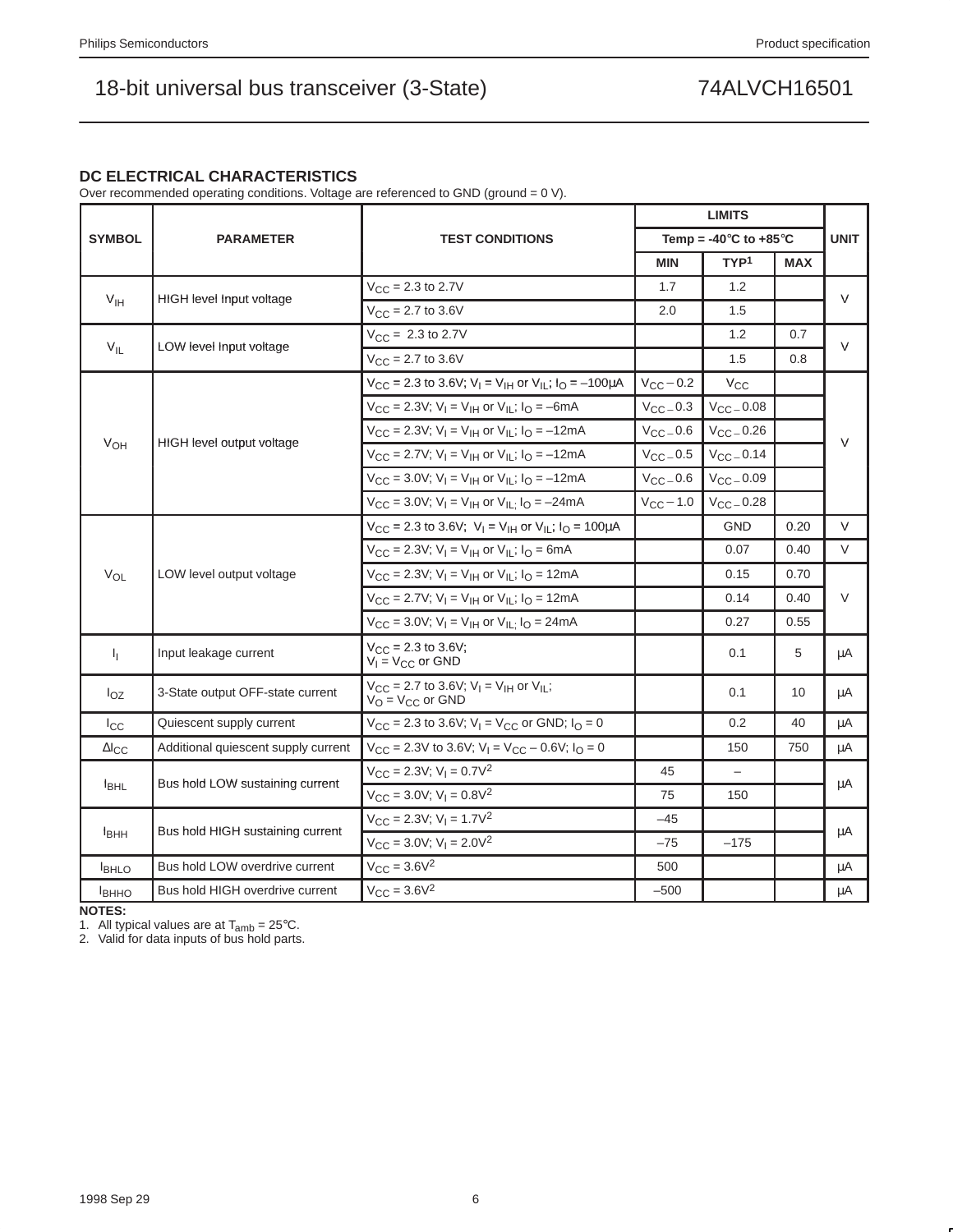## AC CHARACTERISTICS FOR V<sub>CC</sub> = 2.3V TO 2.7V RANGE

GND = 0V;  $t_r = t_f \le 2.0$ ns; C<sub>L</sub> = 30pF

| <b>SYMBOL</b>                      | <b>PARAMETER</b>                                                        | <b>WAVEFORM</b> |            | $V_{CC} = 2.5V \pm 0.2V$ |                          | <b>UNIT</b> |  |
|------------------------------------|-------------------------------------------------------------------------|-----------------|------------|--------------------------|--------------------------|-------------|--|
|                                    |                                                                         |                 | <b>MIN</b> | TYP <sup>1</sup>         | <b>MAX</b>               |             |  |
|                                    | Propagation delay<br>An, Bn to Bn, An                                   |                 | 1.0        | 2.8                      | 5.1                      |             |  |
| t <sub>PHL</sub> /t <sub>PLH</sub> | Propagation delay<br>$LE_{AB}$ , $LE_{BA}$ to Bn, An                    | 1, 2            | 1.1        | 3.5                      | 6.1                      | ns          |  |
|                                    | Propagation delay<br>CP <sub>AB.</sub> CP <sub>BA</sub> to Bn, An       |                 | 1.0        | 3.3                      | 6.1                      |             |  |
|                                    | 3-State output enable time<br>$\overline{OE}_{BA}$ to An                | 3               | 1.3        | 2.8                      | 6.3                      |             |  |
| t <sub>PZH</sub> /t <sub>PZL</sub> | 3-State output enable time<br>$OEAB$ to Bn                              |                 | 1.0        | 2.5                      | 5.8                      | ns          |  |
|                                    | 3-State output enable time<br>$\overline{OE}_{BA}$ to An                | 3               | 1.3        | 2.5                      | 5.3                      | ns          |  |
| t <sub>PHZ</sub> /t <sub>PLZ</sub> | 3-State output enable time<br>$OEAB$ to Bn                              |                 | 1.5        | 2.5                      | 6.2                      |             |  |
|                                    | Pulse width HIGH<br>$LE_{AB}$ , $LE_{BA}$                               |                 | 3.3        | 0.8                      | -                        |             |  |
|                                    | 2<br>$t_{\text{W}}$<br>Pulse width HIGH or LOW<br>$CP_{AB}$ , $CP_{BA}$ |                 | 3.3        | 2.0                      |                          | ns          |  |
|                                    | Set-up time<br>An Bn to CP <sub>AB</sub> , CP <sub>BA</sub>             |                 | 1.7        | 0.1                      |                          |             |  |
| tsu                                | Set-up time<br>An, Bn to LEAB, LEBA                                     | 4               | 1.1        | 0.1                      | $\overline{\phantom{0}}$ | ns          |  |
|                                    | Hold time<br>An, Bn to CP <sub>AB</sub> , CP <sub>BA</sub>              | 4               | 1.7        | 0.3                      | -                        |             |  |
| $t_{h}$                            | Hold time<br>An, Bn to LE <sub>AB</sub> , LE <sub>BA</sub>              |                 | 1.6        | 0.3                      | -                        | ns          |  |
| f <sub>MAX</sub>                   | Maximum clock frequency                                                 |                 | 150        | 333                      | $\overline{\phantom{0}}$ | <b>MHz</b>  |  |

**NOTE:**

1. All typical values are at  $V_{CC} = 2.5V$  and  $T_{amb} = 25^{\circ}C$ .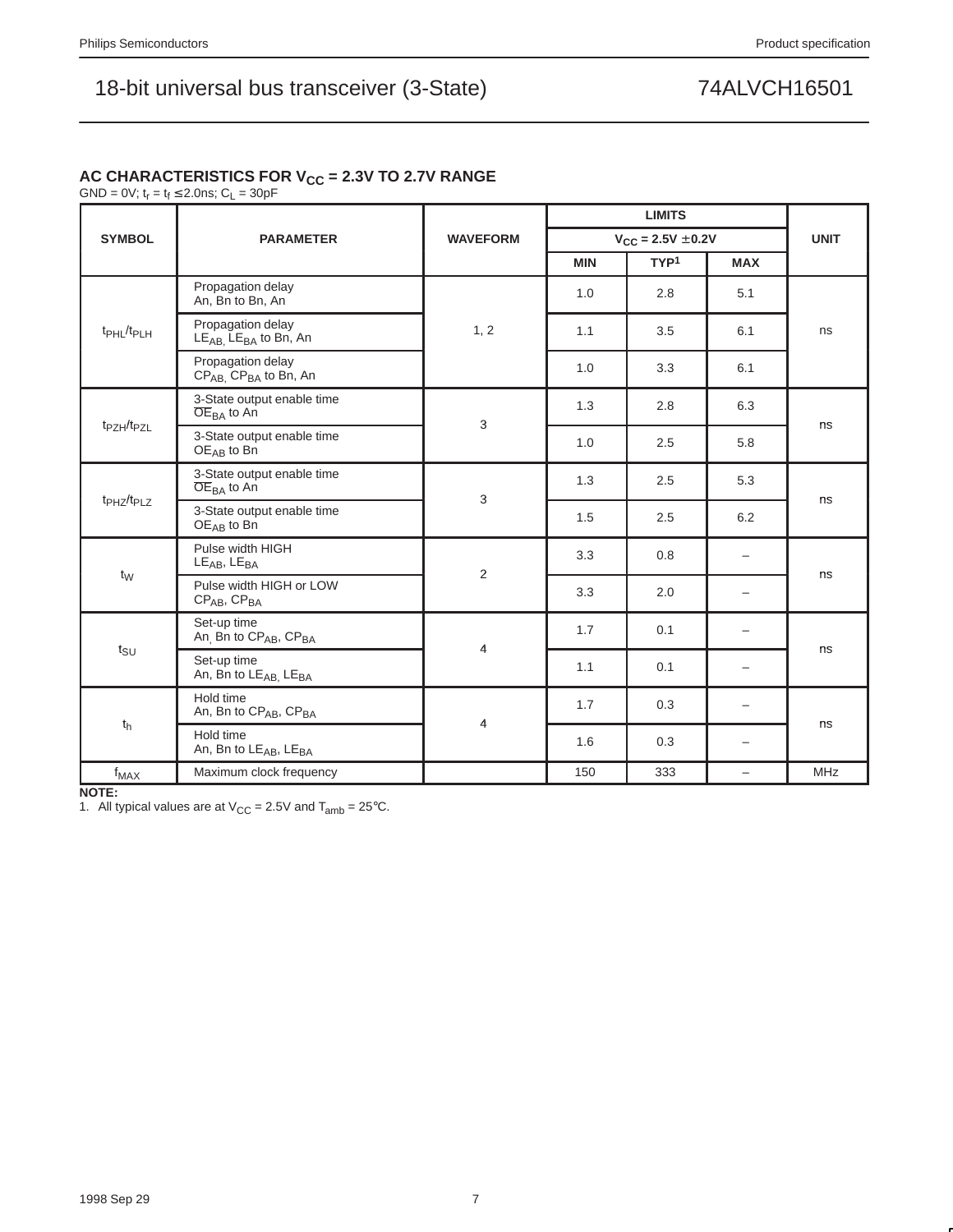## AC CHARACTERISTICS FOR V<sub>CC</sub> = 3.0V TO 3.6V RANGE AND V<sub>CC</sub> = 2.7V

 $GND = 0V$ ;  $t_r = t_f = 2.5$ ns;  $C_L = 50pF$ 

|                                    |                                                              |                 | <b>LIMITS</b> |                          |            |            |                        |            |             |
|------------------------------------|--------------------------------------------------------------|-----------------|---------------|--------------------------|------------|------------|------------------------|------------|-------------|
| <b>SYMBOL</b>                      | <b>PARAMETER</b>                                             | <b>WAVEFORM</b> |               | $V_{CC} = 3.3V \pm 0.3V$ |            |            | $V_{\text{CC}} = 2.7V$ |            | <b>UNIT</b> |
|                                    |                                                              |                 | <b>MIN</b>    | TYP <sup>1</sup>         | <b>MAX</b> | <b>MIN</b> | <b>TYP</b>             | <b>MAX</b> |             |
|                                    | Propagation delay<br>An, Bn to Bn, An                        |                 | 1.0           | 3.0                      | 4.2        |            | 3.0                    | 4.6        |             |
| t <sub>PHL</sub> /t <sub>PLH</sub> | Propagation delay<br>$LE_{AB}$ , $LE_{BA}$ to Bn, An         | 1, 2            | 1.3           | 3.4                      | 4.8        |            | 3.6                    | 5.3        | ns          |
|                                    | Propagation delay<br>$CP_{AB}$ , $CP_{BA}$ to Bn, An         |                 | 1.4           | 3.3                      | 4.9        |            | 3.4                    | 5.6        |             |
|                                    | 3-State output enable time<br>$\overline{OE}_{BA}$ to An     | 3               | 1.1           | 2.5                      | 5.0        |            | 3.3                    | 6.0        |             |
| t <sub>PZH</sub> /t <sub>PZL</sub> | 3-State output enable time<br>$OEAB$ to Bn                   |                 | 1.0           | 2.4                      | 4.6        |            | 2.7                    | 5.3        | ns          |
|                                    | 3-State output disable time<br>$OEBA$ to An                  | 3               | 1.3           | 3.1                      | 4.2        |            | 3.3                    | 4.6        |             |
| $t_{PHZ}/t_{PIZ}$                  | 3-State output disable tiime<br>$OEAB$ to Bn                 |                 | 1.4           | 2.9                      | 5.0        |            | 3.6                    | 5.7        | ns          |
|                                    | LE pulse width<br>$LEAB$ , $LEBA$ to $CPAB$ , $CPBA$         | $\overline{2}$  | 3.3           | 0.9                      |            | 3.3        | 0.7                    |            |             |
| $t_{\text{VV}}$                    | LE pulse width HIGH or LOW<br>$CPAB$ , $CPBA$                |                 | 3.3           | 1.1                      |            | 3.3        | 1.4                    |            | ns          |
|                                    | Set-up time<br>An, Bn to CP <sub>AB</sub> , CP <sub>BA</sub> |                 | 1.3           | $-0.3$                   |            | 1.4        | $-0.1$                 |            |             |
| $t_{\text{SU}}$                    | Set-up time<br>An, Bn to LE <sub>AB</sub> , LE <sub>BA</sub> | 4               | 1.0           | 0.3                      |            | 1.0        | $-0.2$                 |            | ns          |
|                                    | Hold time<br>An, Bn to CP <sub>AB</sub> , CP <sub>BA</sub>   |                 | 1.3           | 0.4                      |            | 1.6        | 0.3                    |            |             |
| t <sub>h</sub>                     | Hold time<br>An, Bn to LE <sub>AB</sub> , LE <sub>BA</sub>   | 4               | 1.2           | 0.1                      |            | 1.5        | 0.1                    |            | ns          |
| $f_\mathsf{MAX}$                   | Maximum clock frequency                                      |                 | 150           | 340                      |            | 150        | 333                    |            | <b>MHz</b>  |

**NOTE:**

1. All typical values are at  $V_{CC} = 3.3V$  and  $T_{amb} = 25^{\circ}C$ .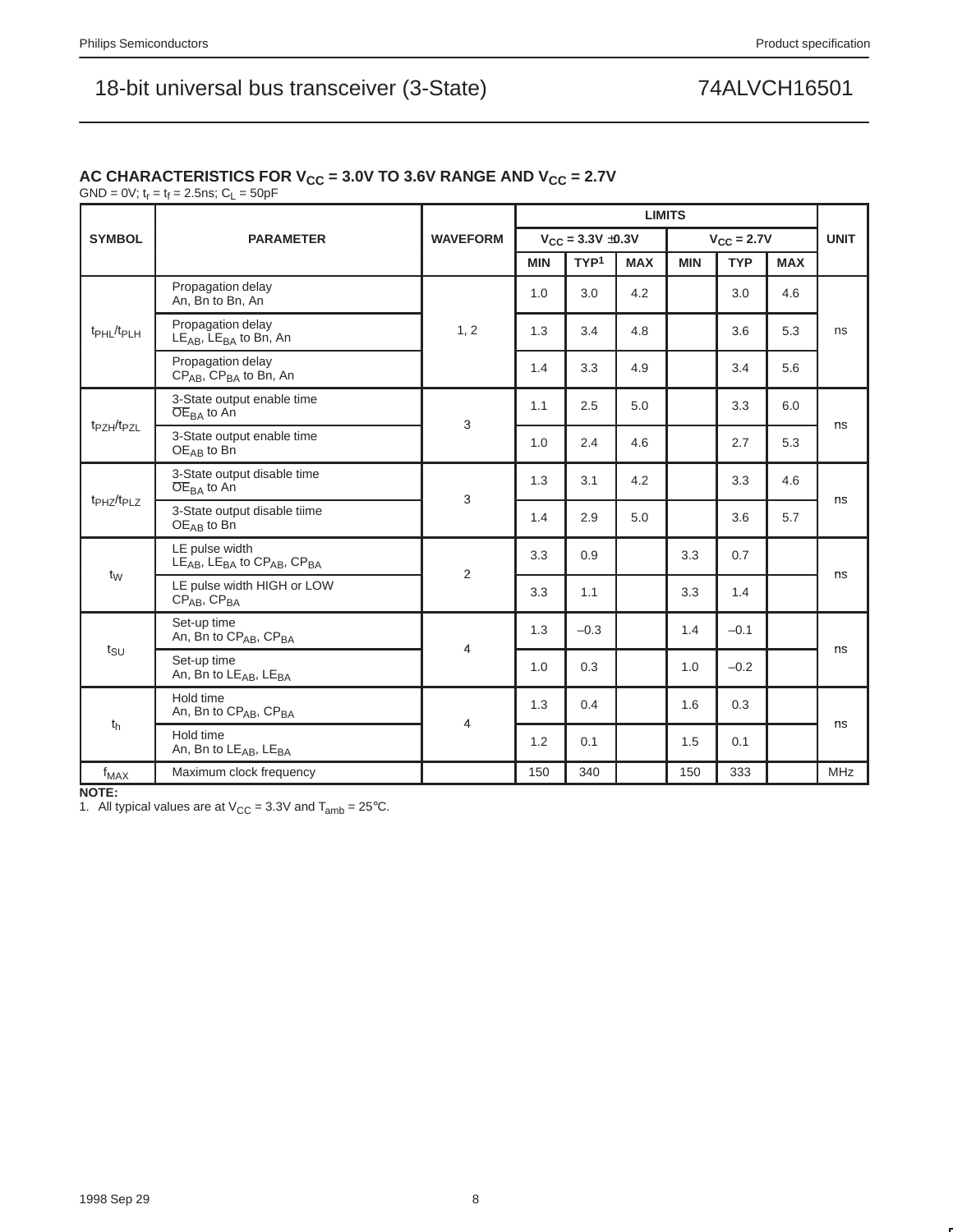



Waveform 2. Latch enable input (LE<sub>AB</sub>, LE<sub>BA</sub>) and clock pulse input (CP<sub>AB</sub>, CP<sub>BA</sub>) to output propagation delays and their **pulse width**



**Waveform 3. 3-State enable and disable times**



**Waveform 4. Data set-up and hold times for the An and Bn** inputs to the LE<sub>AB</sub>, LE<sub>BA</sub>, CP<sub>AB</sub> and CP<sub>BA</sub> inputs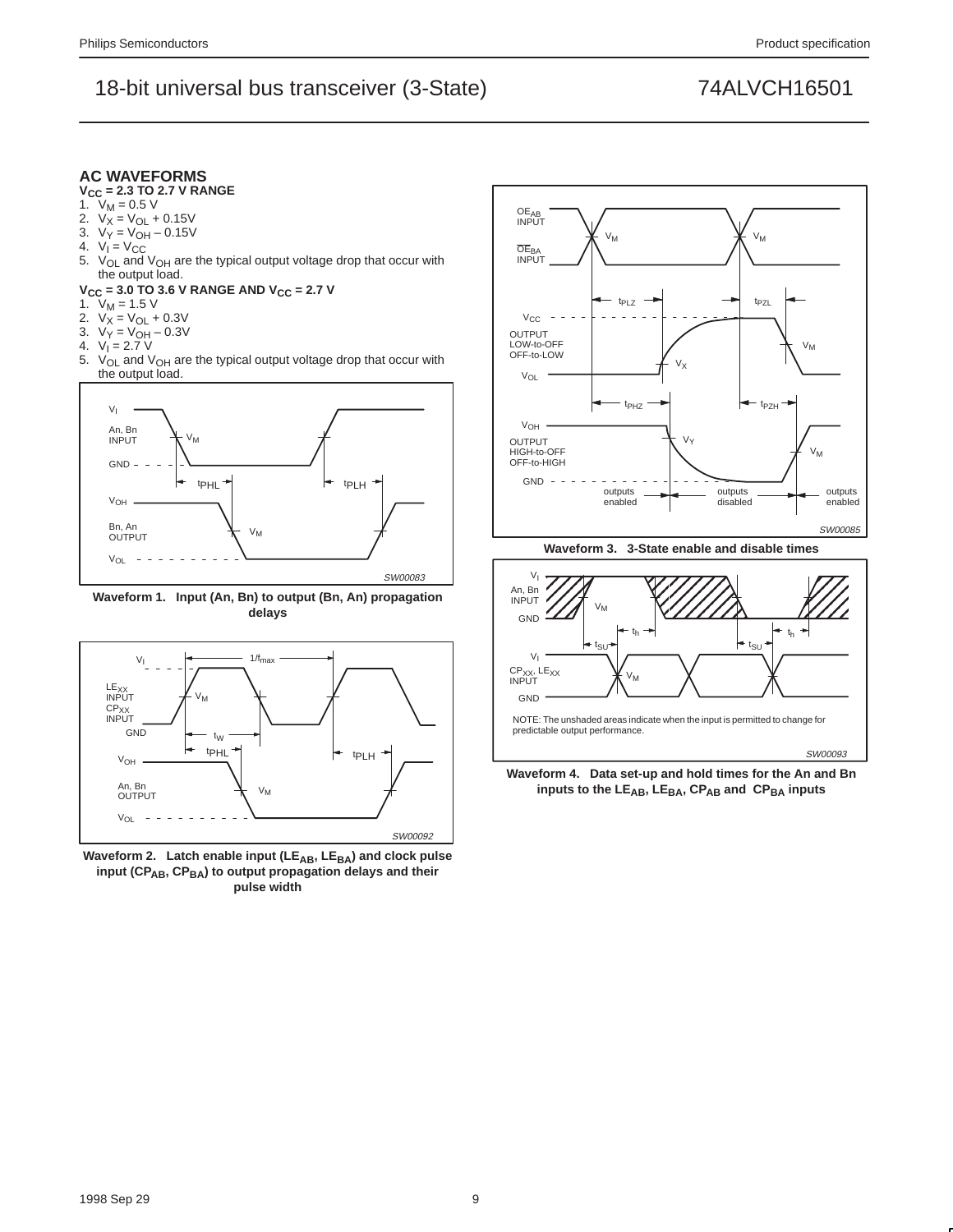



**Figure 5. Load circuitry for switching times**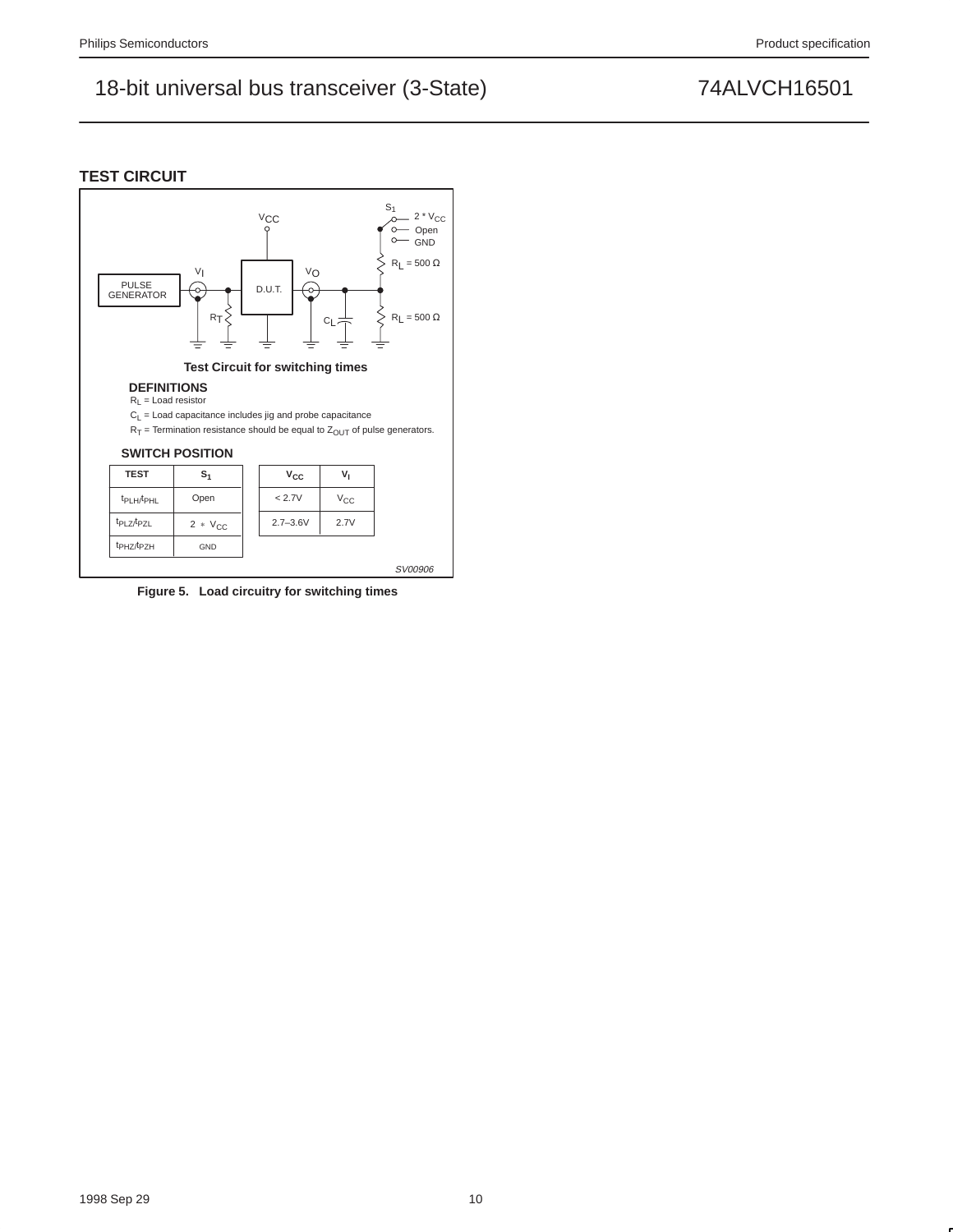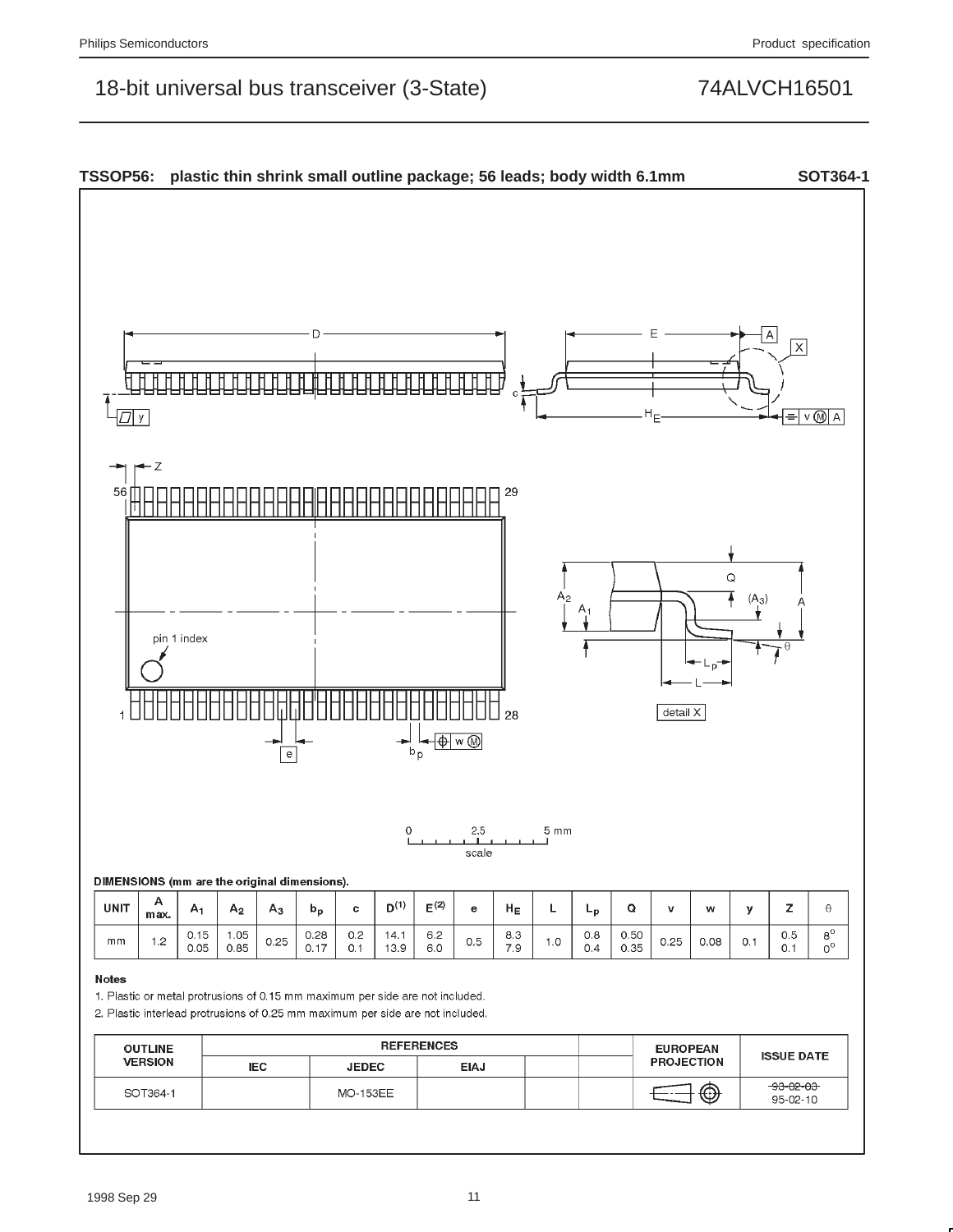**NOTES**